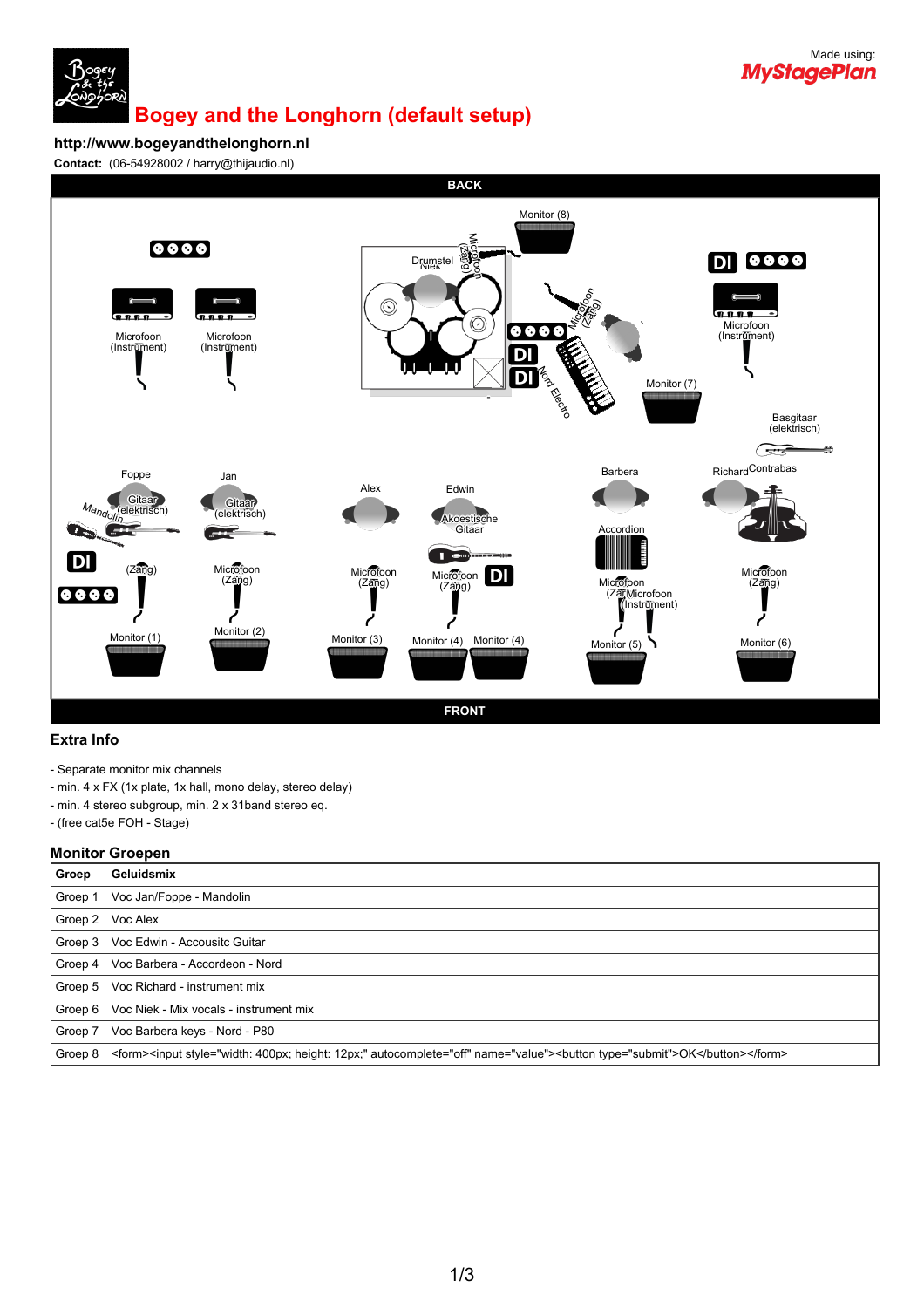# **Bogey and the Longhorn (default setup)**

**Contact:** (06-54928002 / harry@thijaudio.nl)

| Line Up   |                                                                                      |  |  |  |
|-----------|--------------------------------------------------------------------------------------|--|--|--|
| Naam      | Instrument                                                                           |  |  |  |
| Foppe     | Gitaar (elektrisch), Mandolin, Microfoon (Instrument), (Zang)                        |  |  |  |
| Jan       | Gitaar (elektrisch), Microfoon (Zang), Microfoon (Instrument)                        |  |  |  |
| l Alex    | Microfoon (Zang)                                                                     |  |  |  |
| Edwin     | Akoestische Gitaar, Microfoon (Zang)                                                 |  |  |  |
| l Barbera | Accordion, Nord Electro, Microfoon (Zang), Microfoon (Zang), Microfoon (Instrument), |  |  |  |
| Richard   | Contrabas, Basgitaar (elektrisch), Microfoon (Zang), Microfoon (Instrument)          |  |  |  |
| l Niek    | Drumstel, Microfoon (Zang)                                                           |  |  |  |
|           |                                                                                      |  |  |  |